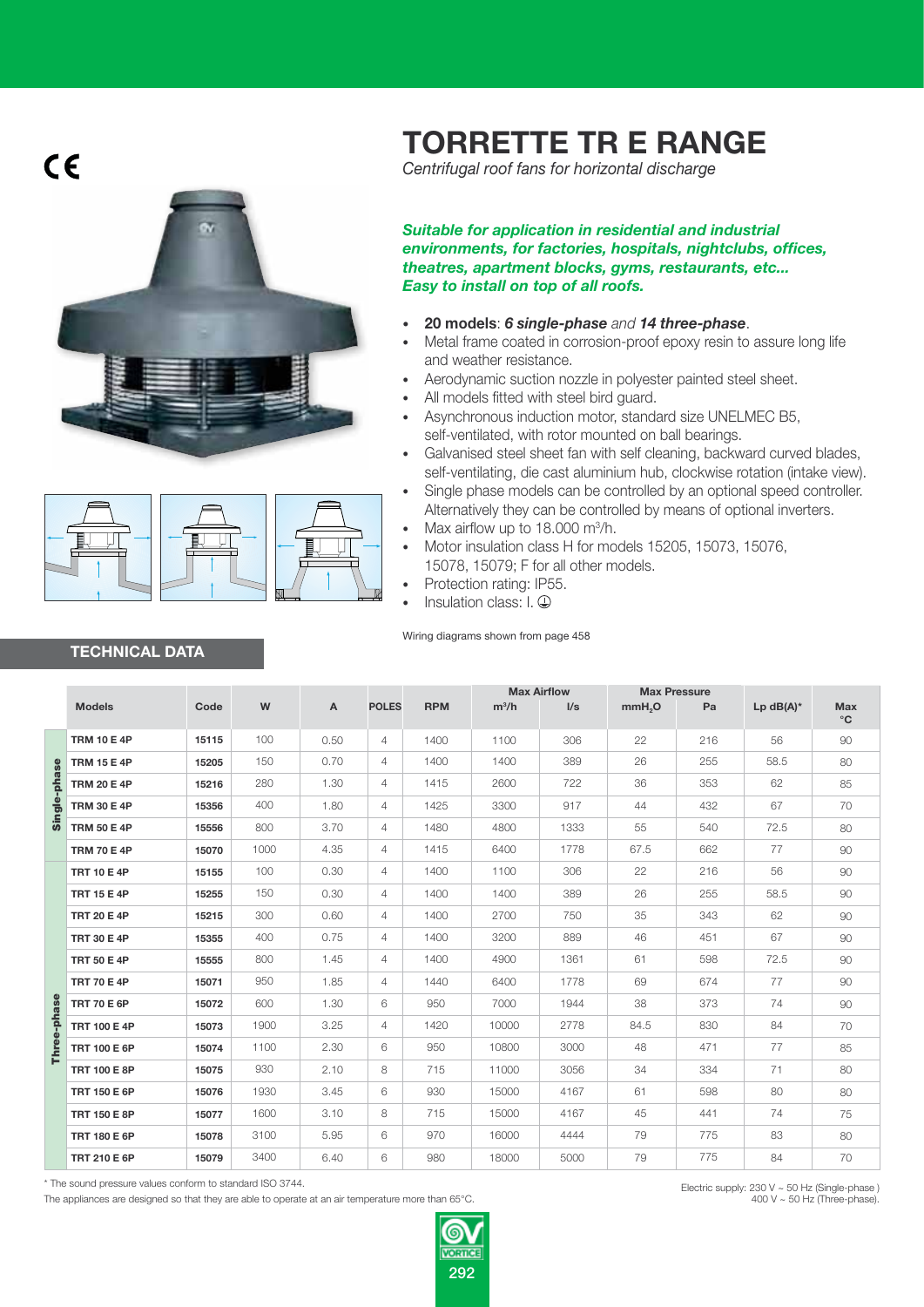## **DIMENSIONS**





| <b>Models</b>       | ØA   | $\boxtimes$ B | $\boxtimes$ | D   | Е   | F  | G    | н    | ØL  | ØM    | ØN  | Kg   |  |
|---------------------|------|---------------|-------------|-----|-----|----|------|------|-----|-------|-----|------|--|
| <b>TRM 10 E 4P</b>  | 600  | 410           | 357         | 310 | 108 | 38 | 26.5 | 456  | 170 | 187.5 | 283 | 14.5 |  |
| <b>TRM 15 E 4P</b>  | 600  | 410           | 357         | 310 | 108 | 38 | 26.5 | 456  | 182 | 199   | 315 | 15   |  |
| <b>TRM 20 E 4P</b>  | 780  | 550           | 500         | 398 | 128 | 38 | 25   | 564  | 219 | 236.5 | 359 | 22   |  |
| <b>TRM 30 E 4P</b>  | 780  | 550           | 500         | 398 | 146 | 38 | 25   | 582  | 244 | 265.5 | 404 | 23   |  |
| <b>TRM 50 E 4P</b>  | 780  | 550           | 500         | 398 | 173 | 38 | 25   | 609  | 278 | 298   | 454 | 28   |  |
| <b>TRM 70 E 4P</b>  | 1015 | 830           | 750         | 449 | 283 | 38 | 40   | 770  | 328 | 335   | 504 | 79   |  |
| <b>TRT 10 E 4P</b>  | 600  | 410           | 357         | 310 | 108 | 38 | 26.5 | 456  | 170 | 187.5 | 283 | 14.5 |  |
| <b>TRT 15 E 4P</b>  | 600  | 410           | 357         | 310 | 108 | 38 | 26.5 | 456  | 182 | 199   | 315 | 15   |  |
| <b>TRT 20 E 4P</b>  | 780  | 550           | 500         | 398 | 128 | 38 | 25   | 564  | 219 | 236.5 | 359 | 22   |  |
| <b>TRT 30 E 4P</b>  | 780  | 550           | 500         | 398 | 146 | 38 | 25   | 582  | 244 | 265.5 | 404 | 23   |  |
| <b>TRT 50 E 4P</b>  | 780  | 550           | 500         | 398 | 173 | 38 | 25   | 609  | 278 | 298   | 454 | 28   |  |
| <b>TRT 70 E 4P</b>  | 1015 | 830           | 750         | 449 | 283 | 38 | 40   | 770  | 328 | 335   | 504 | 77   |  |
| <b>TRT 70 E 6P</b>  | 1015 | 830           | 750         | 449 | 283 | 38 | 40   | 770  | 365 | 375   | 564 | 80   |  |
| <b>TRT 100 E 4P</b> | 1015 | 830           | 750         | 449 | 283 | 38 | 40   | 770  | 365 | 375   | 564 | 81   |  |
| <b>TRT 100 E 6P</b> | 1165 | 980           | 900         | 605 | 383 | 38 | 40   | 1026 | 415 | 421   | 635 | 117  |  |
| <b>TRT 100 E 8P</b> | 1165 | 980           | 900         | 605 | 383 | 38 | 40   | 1026 | 465 | 472   | 715 | 127  |  |
| <b>TRT 150 E 6P</b> | 1165 | 980           | 900         | 605 | 383 | 38 | 40   | 1026 | 465 | 472   | 715 | 128  |  |
| <b>TRT 150 E 8P</b> | 1165 | 980           | 900         | 605 | 383 | 38 | 40   | 1026 | 520 | 529   | 805 | 132  |  |
| <b>TRT 180 E 6P</b> | 1165 | 980           | 900         | 605 | 383 | 38 | 40   | 1026 | 520 | 529   | 805 | 130  |  |
| <b>TRT 210 E 6P</b> | 1165 | 980           | 900         | 605 | 383 | 38 | 40   | 1026 | 520 | 529   | 805 | 180  |  |

**Dimensions** (mm)

## **PRODUCT ACCESSORIES**

| <b>Models</b> |                                                               | Code  | <b>Product</b>                   |                                  |                                  |                                     |                                  |                    |            |                           |                                  |                                     |                                  |                           |             |            |                                  |                                   |                                   |                                   |                     |            |                                   |                                   |                                   |
|---------------|---------------------------------------------------------------|-------|----------------------------------|----------------------------------|----------------------------------|-------------------------------------|----------------------------------|--------------------|------------|---------------------------|----------------------------------|-------------------------------------|----------------------------------|---------------------------|-------------|------------|----------------------------------|-----------------------------------|-----------------------------------|-----------------------------------|---------------------|------------|-----------------------------------|-----------------------------------|-----------------------------------|
|               |                                                               |       | <b>TRM 10 E 4P</b><br>code 15115 | <b>TRM 15 E 4P</b><br>code1 5205 | <b>TRM 20 E 4P</b><br>code 15216 | <b>TRM 30 E 4P</b><br>15356<br>code | <b>TRM 50 E 4P</b><br>code 15556 | <b>TRM 70 E 4P</b> | code 15070 | TRT 10 E 4P<br>code 15155 | <b>TRT 15 E 4P</b><br>code 15255 | <b>TRT 20 E 4P</b><br>15215<br>code | <b>TRT 30 E 4P</b><br>code 15355 | TRT 50 E 4P<br>code 15555 | TRT 70 E 4P | code 15071 | <b>TRT 70 E 6P</b><br>code 15072 | <b>TRT 100 E 4P</b><br>code 15073 | <b>TRT 100 E 6P</b><br>code 15074 | <b>FRT 100 E 8P</b><br>code 15075 | <b>TRT 150 E 6P</b> | code 15076 | <b>TRT 150 E 8P</b><br>code 15077 | <b>TRT 180 E 6P</b><br>code 15078 | <b>TRT 210 E 6P</b><br>code 15079 |
|               | IRM 30 Three position<br>single-phase speed controller        | 12921 | $\bullet$                        | $\bullet$                        |                                  |                                     |                                  |                    |            |                           |                                  |                                     |                                  |                           |             |            |                                  |                                   |                                   |                                   |                     |            |                                   |                                   |                                   |
|               | <b>IRM 40 Three position</b><br>single-phase speed controller | 12922 |                                  |                                  |                                  | $\bullet$                           |                                  |                    |            |                           |                                  |                                     |                                  |                           |             |            |                                  |                                   |                                   |                                   |                     |            |                                   |                                   |                                   |
|               | <b>IRM 50 Three position</b><br>single-phase speed controller | 12928 |                                  |                                  |                                  |                                     | $\bullet$                        |                    |            |                           |                                  |                                     |                                  |                           |             |            |                                  |                                   |                                   |                                   |                     |            |                                   |                                   |                                   |
|               | <b>IRT 15</b> Three position three-phase<br>speed controller  | 12923 |                                  |                                  |                                  |                                     |                                  |                    |            | $\bullet$                 |                                  | $\bullet$                           |                                  |                           |             |            |                                  |                                   |                                   |                                   |                     |            |                                   |                                   |                                   |
|               | <b>IRT 35</b> Three position three-phase<br>speed controller  | 12924 |                                  |                                  |                                  |                                     |                                  |                    |            |                           |                                  |                                     | $\bullet$                        | $\bullet$                 |             |            | $\bullet$                        |                                   |                                   | $\bullet$                         |                     |            |                                   |                                   |                                   |
|               | <b>IRT 40</b> Three position three-phase<br>speed controller  | 12927 |                                  |                                  |                                  |                                     |                                  |                    |            |                           |                                  |                                     |                                  |                           | $\bullet$   |            |                                  |                                   | $\bullet$                         |                                   |                     |            |                                   |                                   |                                   |
|               | <b>IREM 3 Single-phase</b><br>speed controller                | 12931 |                                  |                                  |                                  |                                     |                                  |                    |            |                           |                                  |                                     |                                  |                           |             |            |                                  |                                   |                                   |                                   |                     |            |                                   |                                   |                                   |
|               | IREM 5* Single-phase<br>speed controller                      | 12932 |                                  |                                  |                                  |                                     | $\bullet$                        | $\bullet$          |            |                           |                                  | $\bullet$                           |                                  |                           |             |            |                                  |                                   |                                   |                                   |                     |            |                                   |                                   |                                   |
|               | IREM 9** Single-phase<br>speed controller                     | 12933 | $\bullet$                        | $\bullet$                        |                                  |                                     |                                  | $\bullet$          |            |                           |                                  |                                     |                                  |                           |             |            |                                  |                                   |                                   |                                   |                     |            |                                   |                                   |                                   |
|               | <b>IRET 6</b> Three-phase<br>speed controller                 | 12934 |                                  |                                  |                                  |                                     |                                  |                    |            |                           |                                  |                                     |                                  |                           |             |            |                                  |                                   |                                   |                                   |                     |            |                                   |                                   |                                   |

\* Can control multiple fans up to a maximum 5A.<br>\*\* Used for simultaneous control of multiple appliances up to a maximum 9A.

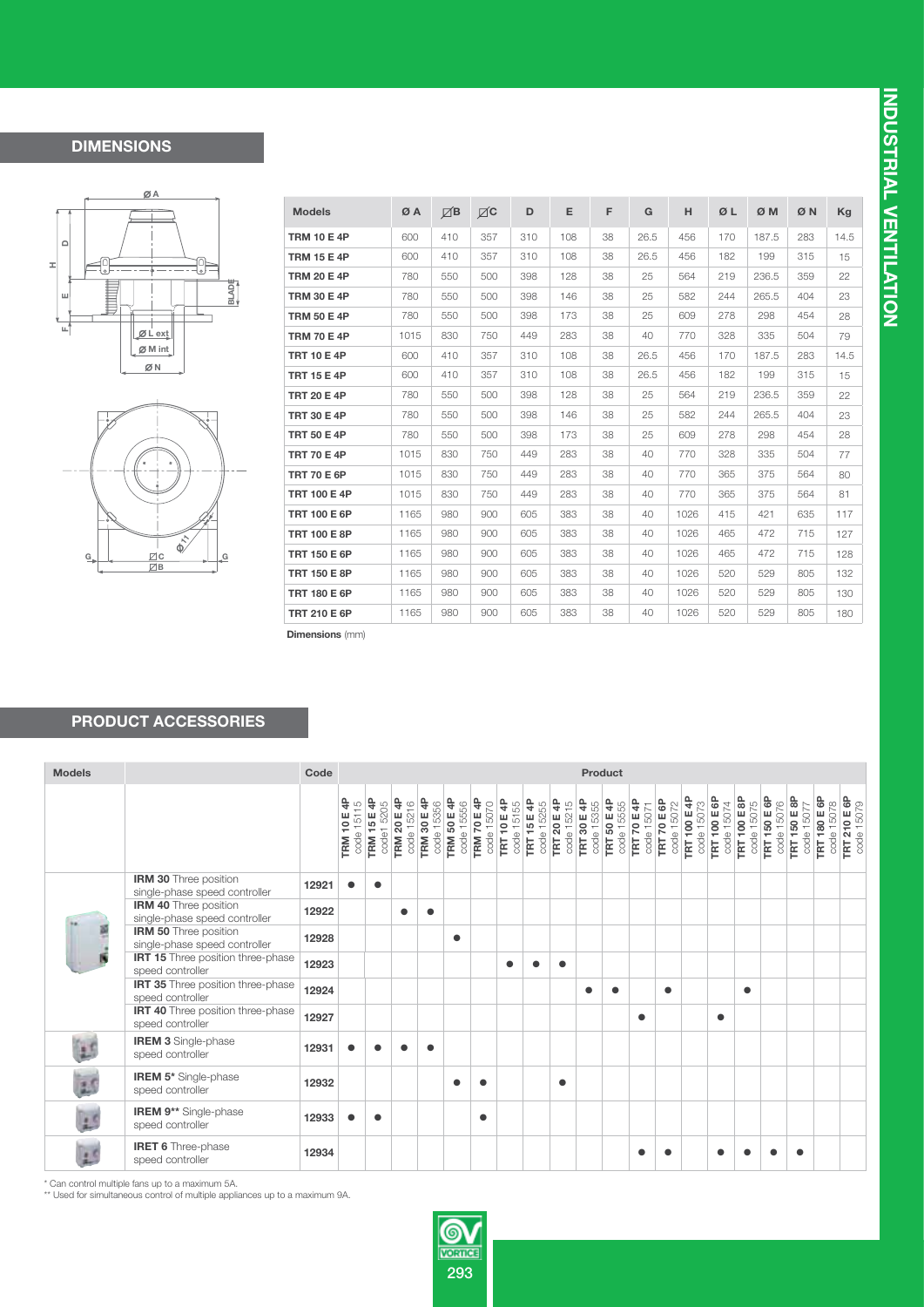| <b>Models</b> |                                                                    | Code  | <b>Product</b>                   |                           |                                     |                                  |                           |                                  |                                  |                                  |                                  |                                  |                           |                                  |                                  |                                   |                                   |                                   |                            |                                   |                                   |                                   |
|---------------|--------------------------------------------------------------------|-------|----------------------------------|---------------------------|-------------------------------------|----------------------------------|---------------------------|----------------------------------|----------------------------------|----------------------------------|----------------------------------|----------------------------------|---------------------------|----------------------------------|----------------------------------|-----------------------------------|-----------------------------------|-----------------------------------|----------------------------|-----------------------------------|-----------------------------------|-----------------------------------|
|               |                                                                    |       | <b>TRM 10 E 4P</b><br>code 15115 | TRM 15 E 4P<br>code 15205 | E 4P<br>code 15216<br><b>TRM 20</b> | <b>TRM 30 E 4P</b><br>code 15356 | TRM 50 E 4P<br>code 15556 | <b>TRM 70 E 4P</b><br>code 15070 | <b>TRT 10 E 4P</b><br>code 15155 | <b>TRT 15 E 4P</b><br>code 15255 | <b>TRT 20 E 4P</b><br>code 15215 | <b>TRT 30 E 4P</b><br>code 15355 | TRT 50 E 4P<br>code 15555 | <b>TRT 70 E 4P</b><br>code 15071 | <b>TRT 70 E 6P</b><br>code 15072 | <b>TRT 100 E 4P</b><br>code 15073 | <b>TRT 100 E 6P</b><br>code 15074 | <b>TRT 100 E 8P</b><br>code 15075 | TRT 150 E 6P<br>code 15076 | <b>TRT 150 E 8P</b><br>code 15077 | <b>TRT 180 E 6P</b><br>code 15078 | <b>TRT 210 E 6P</b><br>code 15079 |
|               | <b>IRET INVERTER 1.2</b> Three-phase<br>speed controller INVERTER  | 12909 |                                  |                           |                                     |                                  |                           |                                  | $\bullet$                        |                                  |                                  | $\bullet$                        |                           |                                  |                                  |                                   |                                   |                                   |                            |                                   |                                   |                                   |
|               | <b>IRET INVERTER 2.2</b> Three-phase<br>speed controller INVERTER  | 12925 |                                  |                           |                                     |                                  |                           |                                  |                                  |                                  |                                  |                                  | $\bullet$                 |                                  | $\bullet$                        |                                   | $\bullet$                         | $\bullet$                         |                            |                                   |                                   |                                   |
|               | <b>IRET INVERTER 5 Three-phase</b><br>speed controller INVERTER    | 12947 |                                  |                           |                                     |                                  |                           |                                  |                                  |                                  |                                  |                                  |                           |                                  |                                  | $\bullet$                         |                                   |                                   | $\bullet$                  | $\bullet$                         |                                   |                                   |
|               | <b>IRET INVERTER 8 Three-phase</b><br>speed controller INVERTER    | 12989 |                                  |                           |                                     |                                  |                           |                                  |                                  |                                  |                                  |                                  |                           |                                  |                                  |                                   |                                   |                                   |                            |                                   | $\bullet$                         |                                   |
|               | <b>IREM INVERTER 1.4 Single-phase</b><br>speed controller INVERTER | 12935 |                                  |                           |                                     |                                  |                           |                                  | $\bullet$                        |                                  | ٠                                | $\bullet$                        |                           |                                  |                                  |                                   |                                   |                                   |                            |                                   |                                   |                                   |
|               | <b>IREM INVERTER 4.2 Single-phase</b><br>speed controller INVERTER | 12936 |                                  |                           |                                     |                                  |                           |                                  |                                  |                                  |                                  |                                  | $\bullet$                 |                                  | $\bullet$                        |                                   |                                   | $\bullet$                         |                            |                                   |                                   |                                   |
|               | <b>IREM INVERTER 7 Single-phase</b><br>speed controller INVERTER   | 12937 |                                  |                           |                                     |                                  |                           |                                  |                                  |                                  |                                  |                                  |                           |                                  |                                  | $\bullet$                         |                                   |                                   | $\bullet$                  | ●                                 |                                   |                                   |
|               | C 1.5 Speed controller                                             | 12966 |                                  | $\bullet$                 |                                     |                                  |                           |                                  |                                  |                                  |                                  |                                  |                           |                                  |                                  |                                   |                                   |                                   |                            |                                   |                                   |                                   |
|               | TR-CU 10/15 Sub-frame                                              | 22511 | $\bullet$                        | $\bullet$                 |                                     |                                  |                           |                                  | $\bullet$                        | $\bullet$                        |                                  |                                  |                           |                                  |                                  |                                   |                                   |                                   |                            |                                   |                                   |                                   |
|               | <b>TR-CU 20/30/50 Sub-frame</b>                                    | 22512 |                                  |                           | $\bullet$                           | $\bullet$                        | $\bullet$                 |                                  |                                  |                                  | $\bullet$                        | $\bullet$                        | $\bullet$                 |                                  |                                  |                                   |                                   |                                   |                            |                                   |                                   |                                   |
|               | TR-CU 70/100 Sub-frame                                             | 22539 |                                  |                           |                                     |                                  |                           | $\bullet$                        |                                  |                                  |                                  |                                  |                           | $\bullet$                        | $\bullet$                        | $\bullet$                         |                                   |                                   |                            |                                   |                                   |                                   |
|               | <b>TR-CU 100/150-6P/8P</b> Sub-frame                               | 22540 |                                  |                           |                                     |                                  |                           |                                  |                                  |                                  |                                  |                                  |                           |                                  |                                  |                                   | ●                                 | $\bullet$                         | $\bullet$                  | ●                                 |                                   |                                   |
|               | <b>TR-S 10/15</b> Backdraught shutter                              | 22500 | $\bullet$                        | $\bullet$                 |                                     |                                  |                           |                                  | $\bullet$                        | $\bullet$                        |                                  |                                  |                           |                                  |                                  |                                   |                                   |                                   |                            |                                   |                                   |                                   |
|               | TR-S 20/30/50<br>Backdraught shutter                               | 22510 |                                  |                           | $\bullet$                           |                                  | $\bullet$                 |                                  |                                  |                                  | ٠                                |                                  | $\bullet$                 |                                  |                                  |                                   |                                   |                                   |                            |                                   |                                   |                                   |
|               | TR-S 70/100 4P<br>Backdraught shutter                              | 22541 |                                  |                           |                                     |                                  |                           | $\bullet$                        |                                  |                                  |                                  |                                  |                           | $\bullet$                        | $\bullet$                        | $\bullet$                         |                                   |                                   |                            |                                   |                                   |                                   |
|               | TR-S 100 6P-8P/150/180/210<br>Backdraught shutter                  | 22542 |                                  |                           |                                     |                                  |                           |                                  |                                  |                                  |                                  |                                  |                           |                                  |                                  |                                   |                                   | ●                                 | $\bullet$                  |                                   |                                   |                                   |
|               | TR-B 10/15 Suction connector                                       | 22600 | $\bullet$                        | $\bullet$                 |                                     |                                  |                           |                                  | $\bullet$                        | $\bullet$                        |                                  |                                  |                           |                                  |                                  |                                   |                                   |                                   |                            |                                   |                                   |                                   |
|               | TR-B 20/30/50 Suction connector                                    | 22610 |                                  |                           | $\bullet$                           | ●                                | $\bullet$                 |                                  |                                  |                                  | $\bullet$                        | $\bullet$                        | $\bullet$                 |                                  |                                  |                                   |                                   |                                   |                            |                                   |                                   |                                   |
|               | TR-B 70/100 4P Suction connector                                   | 22508 |                                  |                           |                                     |                                  |                           | $\bullet$                        |                                  |                                  |                                  |                                  |                           | $\bullet$                        | $\bullet$                        | $\bullet$                         |                                   |                                   |                            |                                   |                                   |                                   |
|               | TR-B 100 6P-8P/150/180/210<br>Intake port protection grille        | 22509 |                                  |                           |                                     |                                  |                           |                                  |                                  |                                  |                                  |                                  |                           |                                  |                                  |                                   |                                   |                                   | $\bullet$                  |                                   |                                   |                                   |
|               | TR-G 10/15<br>Intake port protection grille                        | 22700 |                                  | $\bullet$                 |                                     |                                  |                           |                                  | $\bullet$                        | $\bullet$                        |                                  |                                  |                           |                                  |                                  |                                   |                                   |                                   |                            |                                   |                                   |                                   |
|               | TR-G 20/30/50<br>Intake port protection grille                     | 22710 |                                  |                           | $\bullet$                           |                                  | $\bullet$                 |                                  |                                  |                                  | $\bullet$                        |                                  | $\bullet$                 |                                  |                                  |                                   |                                   |                                   |                            |                                   |                                   |                                   |
|               | TR-G 70/100<br>Intake port protection grille                       | 22506 |                                  |                           |                                     |                                  |                           | $\bullet$                        |                                  |                                  |                                  |                                  |                           | $\bullet$                        | $\bullet$                        | $\bullet$                         |                                   |                                   |                            |                                   |                                   |                                   |
|               | TR-G 100/150-6P/8P<br>Intake port protection grille                | 22507 |                                  |                           |                                     |                                  |                           |                                  |                                  |                                  |                                  |                                  |                           |                                  |                                  |                                   |                                   |                                   |                            |                                   |                                   |                                   |

**Description and sizes on page 325; System components on page 300.**

## **PERFORMANCE CURVES**





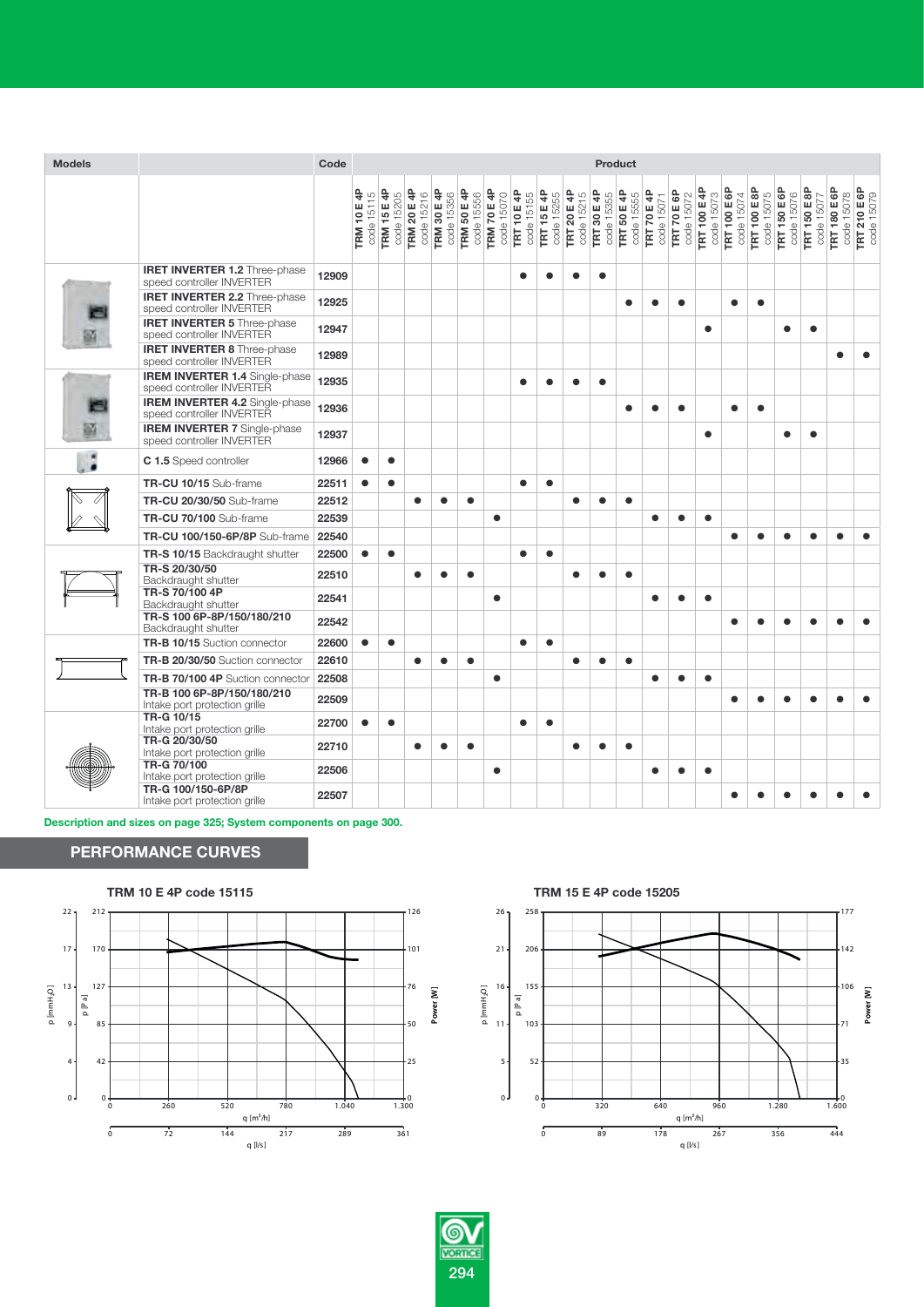**INDUSTRIAL VENTILATION INDUSTRIAL VENTILATION**















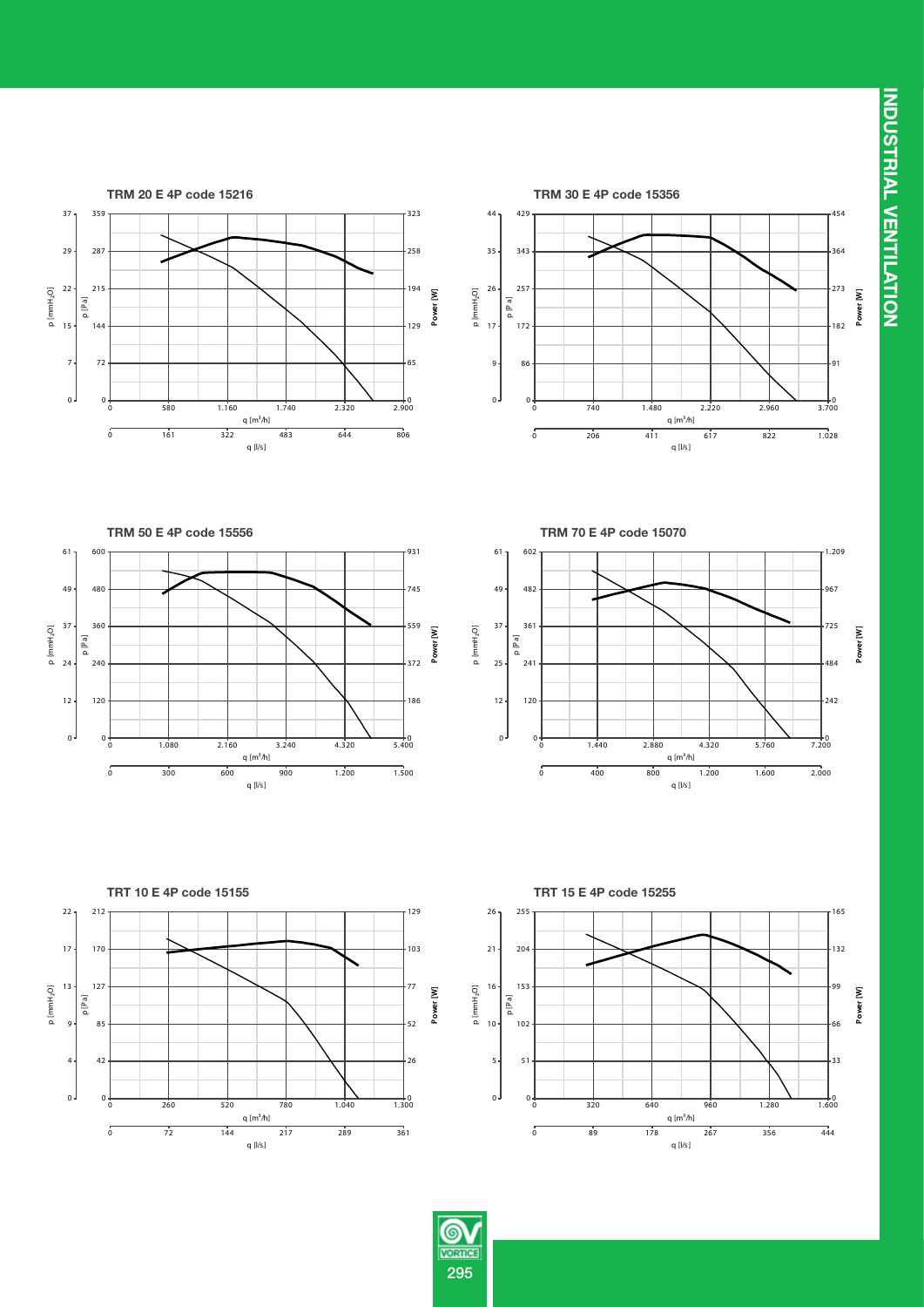